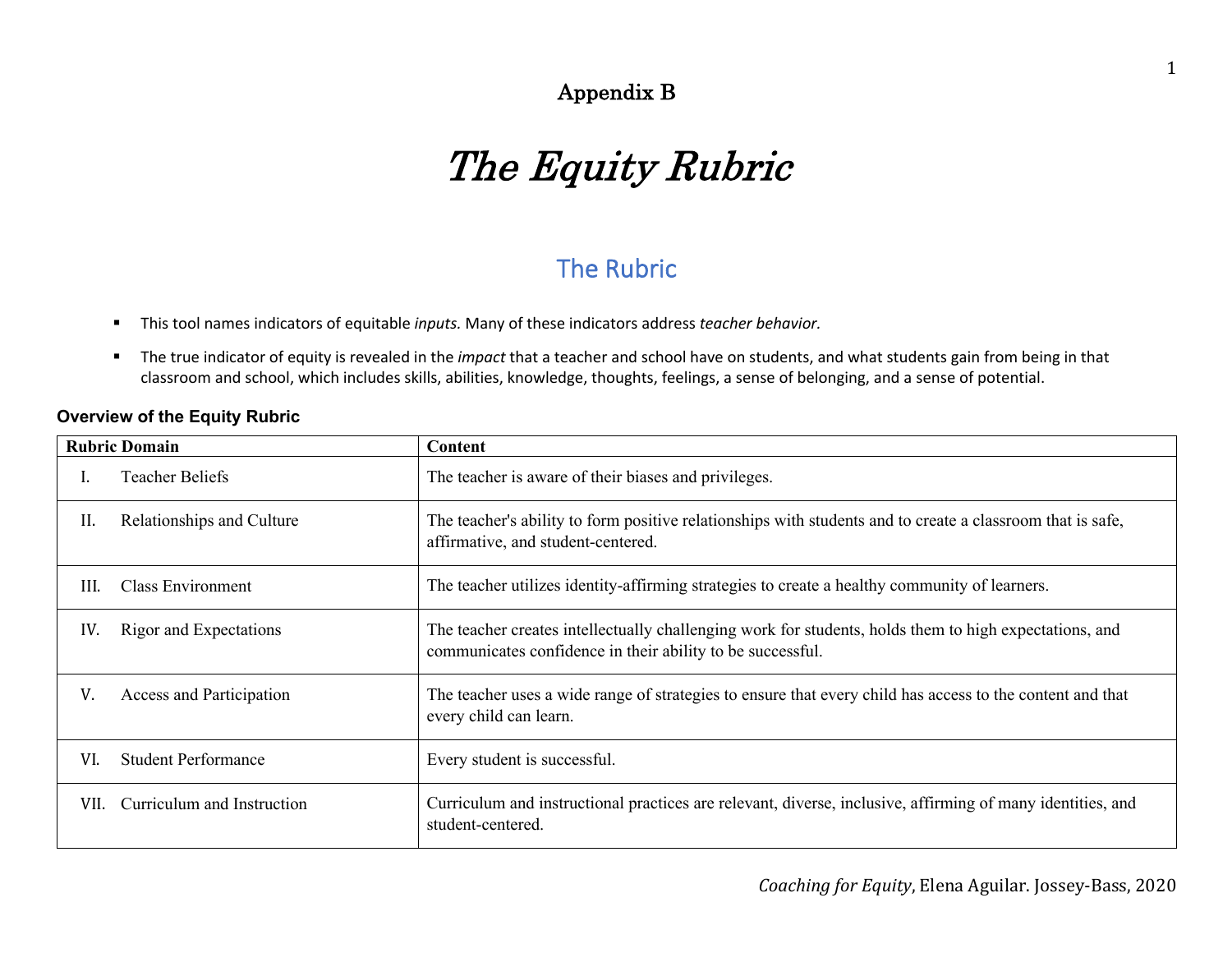| VIII. Family and Community Partnership | Parents are seen as valued partners and participate in their children's education in a variety of ways.                                            |
|----------------------------------------|----------------------------------------------------------------------------------------------------------------------------------------------------|
|                                        |                                                                                                                                                    |
|                                        |                                                                                                                                                    |
| School Culture<br>IX.                  | School staff intentionally build trusting, mutually respectful, and caring relationships with each other, and<br>with students and their families. |
| Institutional and Organizational<br>X. | The school's core policies and practices indicate a prioritization of equity.                                                                      |

## How to Use This Rubric

- § This rubric is a tool for reflection and ongoing development—and it's intended to push the conversation about equity.
- Engage with this tool in bite-sized chunks: Reflect on one domain at a time. Following the Rubric is a tool to support your reflection.
- Use this tool in community: with a Professional Learning Community (PLC), or a coach, mentor, or trusted administrator.
- Pay attention to the emotions that surface when using this tool, and explore what you can learn from them.

### Two Key Definitions

- § **Equity:** Educational equity means that (a) each child receives whatever they need to develop to their full academic and social potential, and (b) each child is successful in school.
- § **Success:** Success must be defined by the local school community so that a definition of success is inclusive of student, parent, teacher, and larger community voices. This will allow the definition of success to take into account the local context and values, and will situate success in a larger system of access and opportunity.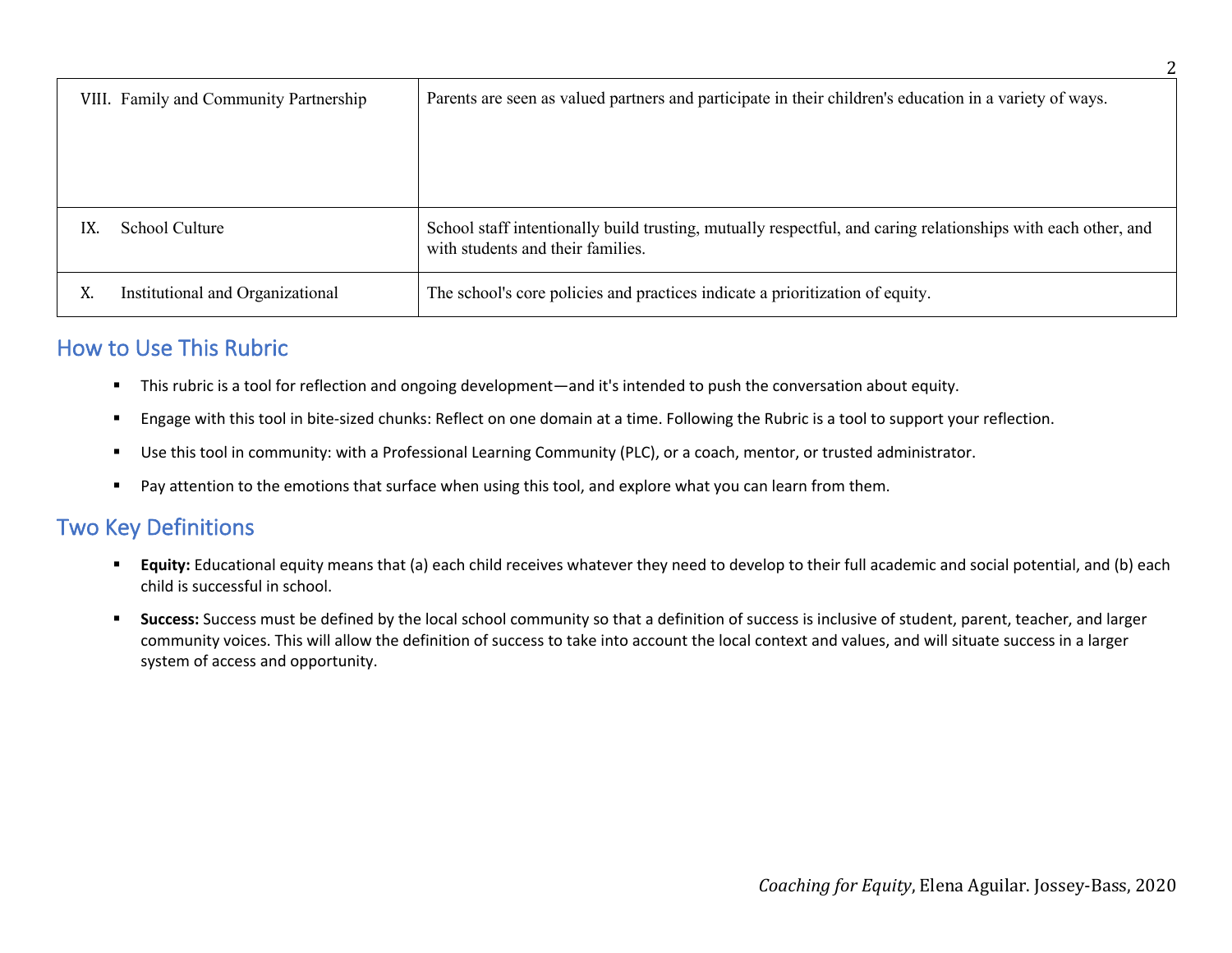|    | <b>I. Teacher Beliefs</b>                                                                                                                                                                                                              | trong Evidence of<br>Equity | ome Evidence of<br>quity | Inconclusive<br><b>Evidence</b> /<br>$\bullet$ | of Inequity<br><b>Tvidence</b> | <b>Evidence:</b><br><b>Observed</b><br><b>Examples</b> |
|----|----------------------------------------------------------------------------------------------------------------------------------------------------------------------------------------------------------------------------------------|-----------------------------|--------------------------|------------------------------------------------|--------------------------------|--------------------------------------------------------|
|    | <b>Indicator of Equity</b>                                                                                                                                                                                                             |                             |                          |                                                |                                |                                                        |
| 1. | The teacher understands how their own identity markers (including race, class, and gender) impact how they<br>teach.                                                                                                                   | $\Omega$                    | $\circ$                  | $\circ$                                        | $\circ$                        |                                                        |
| 2. | The teacher is aware of their implicit bias and how it influences their teaching and is committed to not<br>acting from it.                                                                                                            | $\Omega$                    | $\Omega$                 | $\circ$                                        | $\circ$                        |                                                        |
| 3. | The teacher is aware of the privileges granted by their identity markers (including their race, ethnicity,<br>religion, culture, gender, sexual orientation, socioeconomic status, language, physical, and neurotypical<br>abilities). | $\circ$                     | $\circ$                  | $\circ$                                        | $\circ$                        |                                                        |
| 4. | The teacher is aware of their own internalized oppression (if they belong to a historically marginalized<br>group) and is committed to not acting from it.                                                                             | $\circ$                     | $\circ$                  | $\circ$                                        | $\circ$                        |                                                        |
| 5. | The teacher is aware of the unique ways that they can contribute to their students.                                                                                                                                                    | O                           | $\circ$                  | $\circ$                                        | $\circ$                        |                                                        |
|    | <b>Indicator of Inequity</b>                                                                                                                                                                                                           |                             |                          |                                                |                                |                                                        |
| 6. | The teacher uses the phrase "these kids" coupled with a negative or deficit reference.                                                                                                                                                 |                             |                          |                                                |                                |                                                        |
| 7. | The teacher talks disparagingly about students grouped by their ethnicity, religion, language, race, gender,<br>sexual orientation, or abilities (or a combination of identity markers).                                               |                             |                          |                                                |                                |                                                        |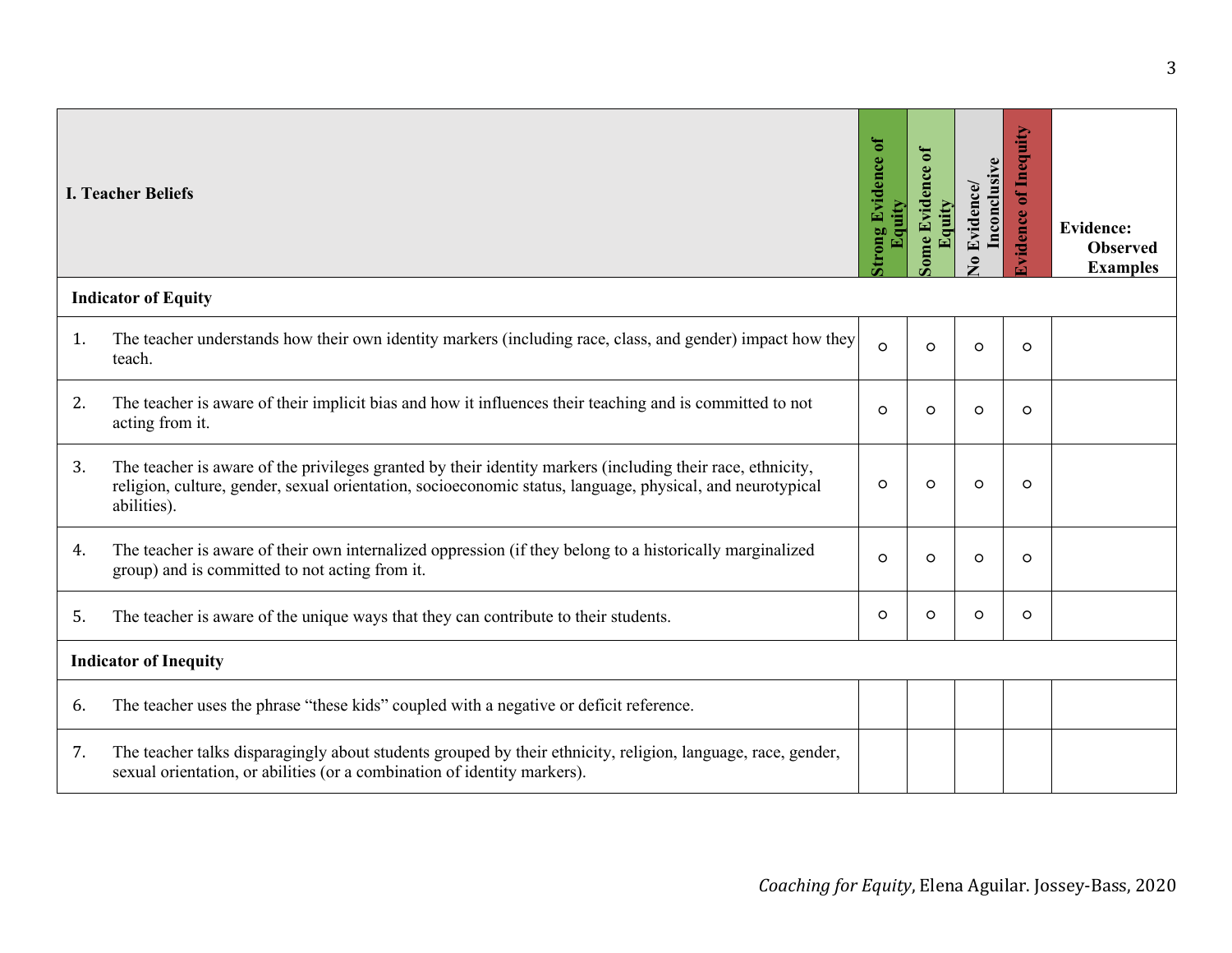|    |                                                                                                                                                                                                                                       |                                  |                           |                                        |                                | 4                                  |
|----|---------------------------------------------------------------------------------------------------------------------------------------------------------------------------------------------------------------------------------------|----------------------------------|---------------------------|----------------------------------------|--------------------------------|------------------------------------|
|    | <b>II. Relationships and Culture</b>                                                                                                                                                                                                  | ong Evidence of<br><b>Equity</b> | ome Evidence of<br>Equity | Inconclusive<br>Evidence/<br>$\bullet$ | of Inequity<br><b>Tvidence</b> | <b>Evidence: Observed Examples</b> |
|    | <b>Indicator of Equity</b>                                                                                                                                                                                                            |                                  |                           |                                        |                                |                                    |
| 1. | Teacher communicates care, warmth, and personal regard for all<br>students.                                                                                                                                                           | $\Omega$                         | $\circ$                   | $\circ$                                | $\circ$                        |                                    |
| 2. | The teacher knows each child's preferred name and pronoun, and<br>correctly pronounces their names; the teacher ensures that students<br>know each other's names and pronouns and that they correctly<br>pronounce names.             | $\circ$                          | $\circ$                   | $\circ$                                | $\circ$                        |                                    |
| 3. | Praise and words of affirmation are extended to all students for their<br>contributions, ideas, effort, kindness, perseverance, and so on. A ratio<br>of five positive interactions for every one negative interaction is<br>evident. | $\Omega$                         | $\circ$                   | $\circ$                                | $\circ$                        |                                    |
| 4. | The teacher consistently makes many efforts to get to know all<br>students, and to surface and highlight each student's strengths, skills,<br>and unique contributions.                                                               | $\circ$                          | $\circ$                   | $\circ$                                | $\circ$                        |                                    |
| 5. | The teacher communicates warmth and care, and also holds children<br>to high expectations.                                                                                                                                            | $\circ$                          | $\circ$                   | $\circ$                                | $\circ$                        |                                    |
| 6. | The teacher works to reduce students' stress from microaggressions.                                                                                                                                                                   | $\circ$                          | $\circ$                   | $\circ$                                | $\circ$                        |                                    |
| 7. | The teacher creates an environment that is intellectually and socially<br>safe for learning.                                                                                                                                          | $\Omega$                         | $\circ$                   | $\circ$                                | $\circ$                        |                                    |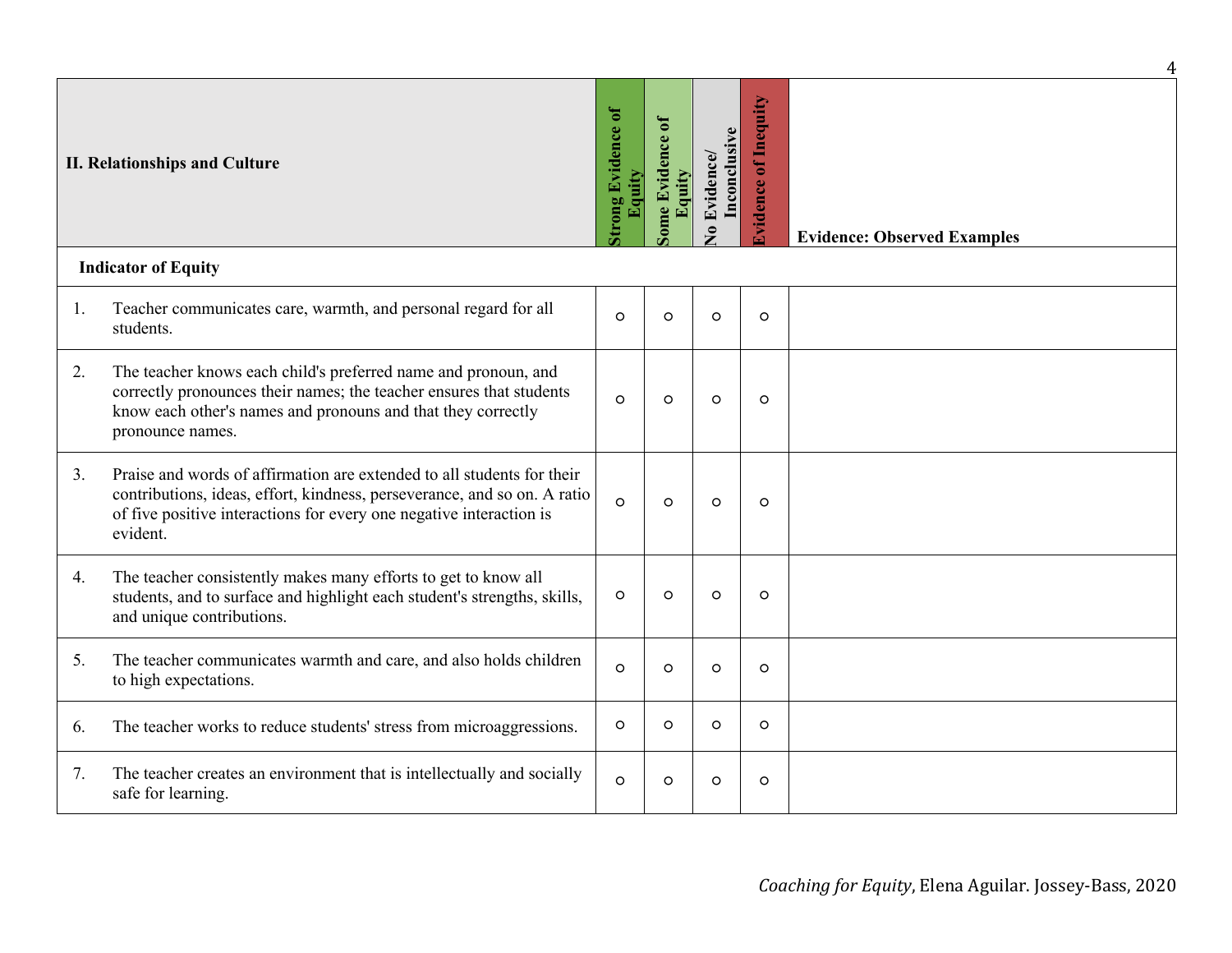|     |                                                                                                                                                                                                                                                    |          |          |         |         | 5 |
|-----|----------------------------------------------------------------------------------------------------------------------------------------------------------------------------------------------------------------------------------------------------|----------|----------|---------|---------|---|
| 8.  | The teacher creates space for student agency, autonomy, and voice.                                                                                                                                                                                 | $\circ$  | $\circ$  | $\circ$ | $\circ$ |   |
| 9.  | Students are oriented toward themselves and each other, not just to the<br>teacher.                                                                                                                                                                | $\Omega$ | $\circ$  | $\circ$ | $\circ$ |   |
| 10. | Every child is encouraged to take leadership and helper roles in the<br>classroom. These roles are distributed based on a child's skills, ability,<br>and interest, and there is room for them to explore new roles to<br>uncover new interests.   | $\Omega$ | $\Omega$ | $\circ$ | $\circ$ |   |
| 11. | Seating arrangements in the classroom ensure that all students are a<br>part of the community.                                                                                                                                                     | $\Omega$ | $\circ$  | $\circ$ | $\circ$ |   |
|     | <b>Indicator of Inequity</b>                                                                                                                                                                                                                       |          |          |         |         |   |
| 12. | Some groups of students grouped along gender, race, and linguistic<br>ability clearly have more or less status in the class (e.g., boys are<br>praised for being smart, girls are praised for being helpful, black boys<br>are always in trouble). |          |          |         |         |   |
| 13. | The teacher's interactions with students, when examined along lines<br>of gender and race/ethnicity, are disproportionate when categorized as<br>positive or negative.                                                                             |          |          |         |         |   |
| 14. | Students are isolated, either temporarily or on a long-term basis, and<br>often those students fall along lines of marginalized groups (e.g., they<br>are black or brown males).                                                                   |          |          |         |         |   |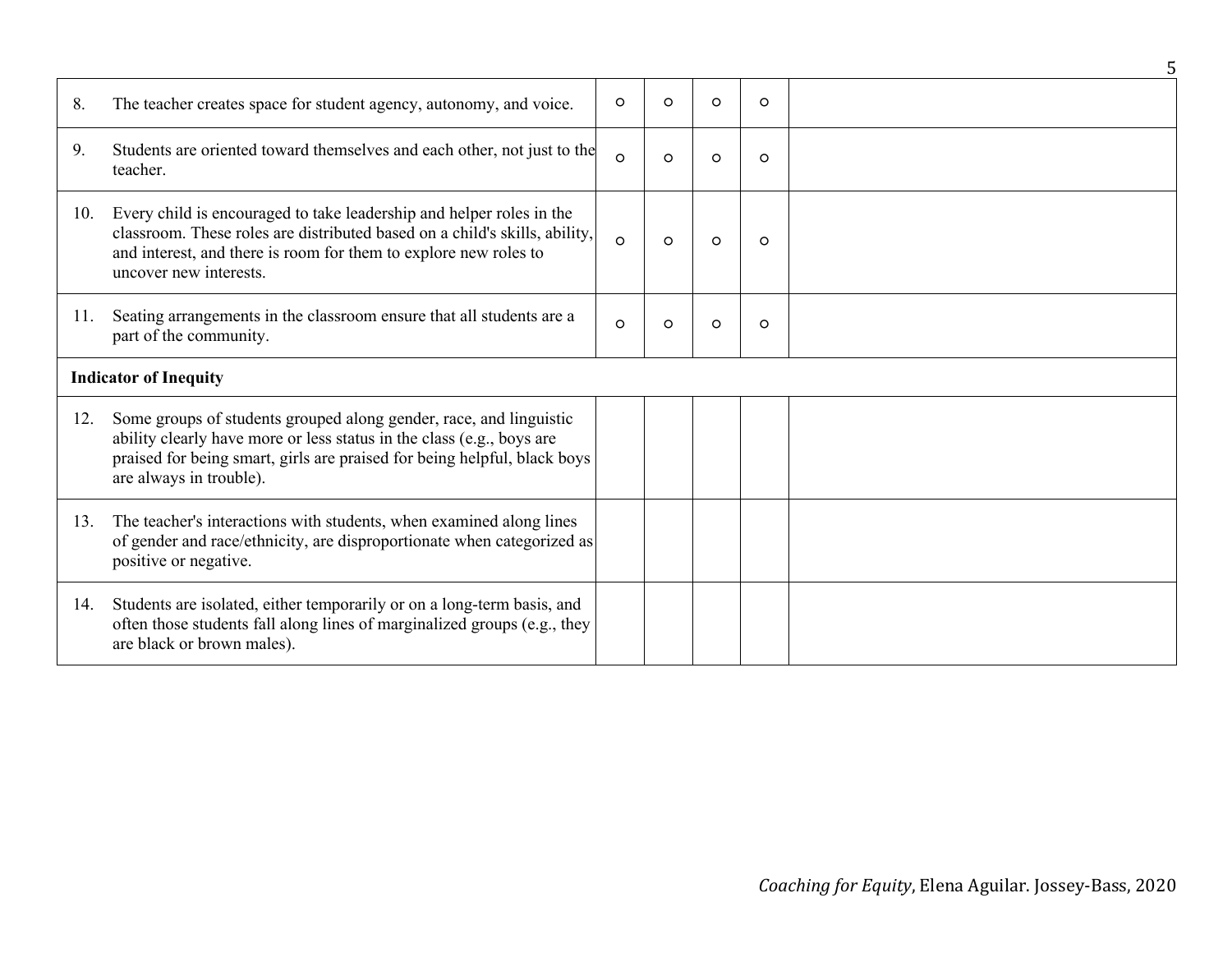|    | <b>III. Classroom Environment</b>                                                                                                                              | rong Evidence of<br>Equity | Some Evidence of<br>Equity | Inconclusive<br>Evidence/<br>$\bullet$ | <b>Ividence of Inequity</b> | <b>Evidence: Observed Examples</b> |
|----|----------------------------------------------------------------------------------------------------------------------------------------------------------------|----------------------------|----------------------------|----------------------------------------|-----------------------------|------------------------------------|
|    | <b>Indicator of Equity</b>                                                                                                                                     |                            |                            |                                        |                             |                                    |
| 1. | The teacher uses multiple strategies to gain every child's attention and<br>to ensure that every student understands directions.                               | $\Omega$                   | $\Omega$                   | $\circ$                                | $\circ$                     |                                    |
| 2. | When students do not follow behavioral expectations, the teacher has<br>a set of routines to use, of which students are aware, which are<br>consistently used. | $\circ$                    | $\Omega$                   | $\circ$                                | $\circ$                     |                                    |
| 3. | The teacher makes expectations clear, uses physical proximity with<br>students, and uses a warm and direct tone of voice.                                      | $\circ$                    | $\circ$                    | $\circ$                                | $\circ$                     |                                    |
| 4. | Principles of restorative justice are used to redirect challenging<br>behavior, manage conflict, and repair harm when rules are broken.                        | $\circ$                    | $\circ$                    | $\circ$                                | $\circ$                     |                                    |
| 5. | The emphasis in classroom management and student behavior is on<br>how to be a positive member of a community (not on compliance and<br>regulations).          | $\circ$                    | $\circ$                    | $\circ$                                | $\circ$                     |                                    |
|    | <b>Indicator of Inequity</b>                                                                                                                                   |                            |                            |                                        |                             |                                    |
| 6. | Students of color are disproportionately disciplined for nonspecific,<br>subjective offenses such as "defiance" or "disrespect."                               |                            |                            |                                        |                             |                                    |
| 7. | Students of color, especially African American and Latino males,<br>spend disproportional time in the office or in time-out.                                   |                            |                            |                                        |                             |                                    |
| 8. | Children's bodies are heavily regulated: there is a great emphasis on<br>walking silently, sitting straight, and so on.                                        |                            |                            |                                        |                             |                                    |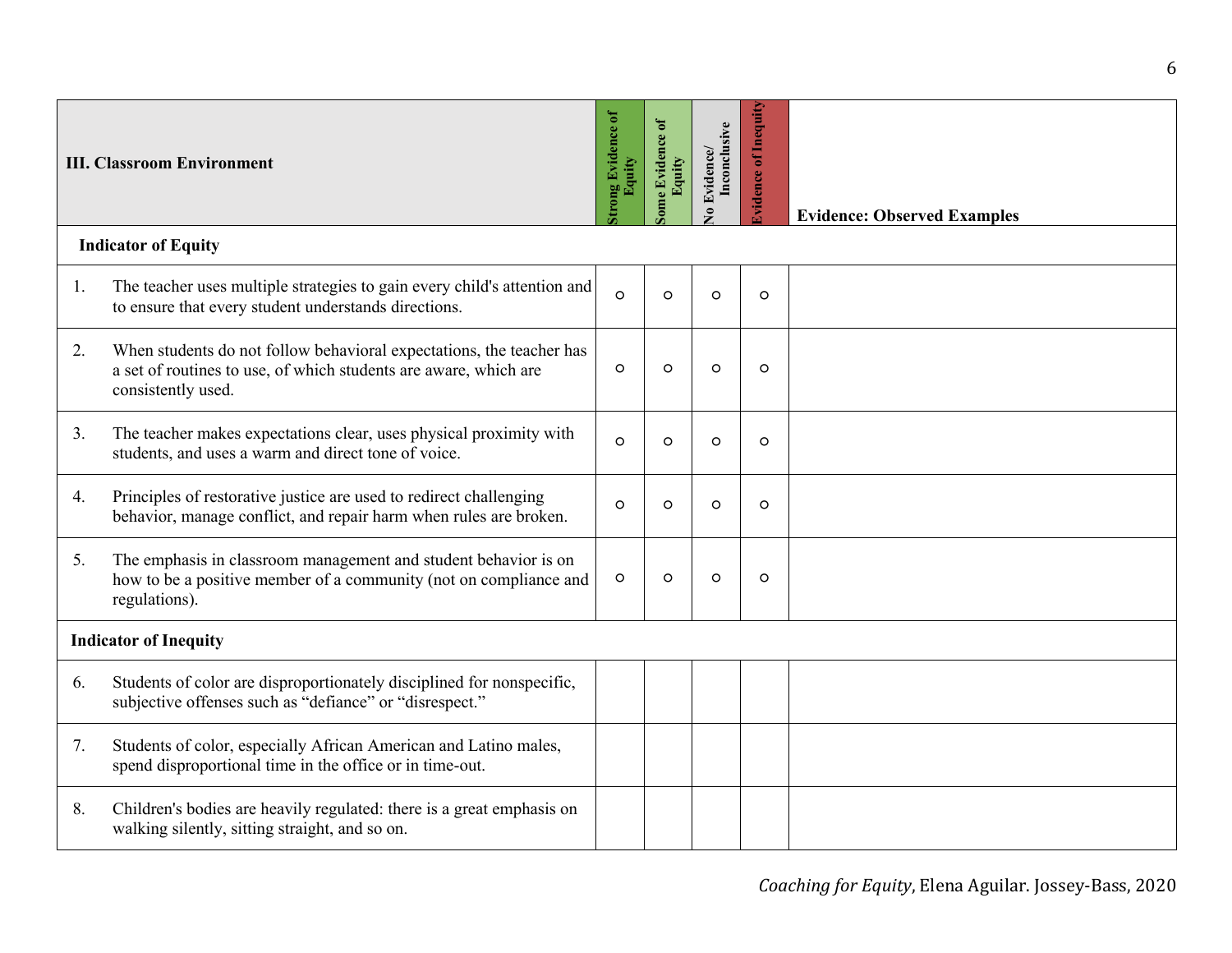|    | <b>IV. Rigor and Expectations</b>                                                                                                                                                                                                           | ong Evidence of<br>Equity | ome Evidence of<br>Equity | Evidence/<br>Inconclusive<br>$\bullet$ | of Inequity<br>lvidence | <b>Evidence: Observed Examples</b> |
|----|---------------------------------------------------------------------------------------------------------------------------------------------------------------------------------------------------------------------------------------------|---------------------------|---------------------------|----------------------------------------|-------------------------|------------------------------------|
|    | <b>Indicator of Equity</b>                                                                                                                                                                                                                  |                           |                           |                                        |                         |                                    |
| 1. | All students have the opportunity to develop their higher-order<br>thinking skills.                                                                                                                                                         | $\Omega$                  | $\circ$                   | $\circ$                                | $\circ$                 |                                    |
| 2. | Students from marginalized communities and from low-income<br>communities, and English Language Learners are offered many<br>opportunities to develop cognitive skills and habits of mind that<br>prepare them for advanced academic tasks. | $\circ$                   | $\circ$                   | $\circ$                                | $\circ$                 |                                    |
| 3. | Teachers communicate confidence that all students are capable of<br>engaging in intellectually challenging work.                                                                                                                            | $\Omega$                  | $\Omega$                  | $\circ$                                | $\circ$                 |                                    |
| 4. | The teacher consistently communicates high expectations and offers<br>the support and guidance to ensure all students meet expectations.                                                                                                    | $\Omega$                  | $\circ$                   | $\circ$                                | $\circ$                 |                                    |
| 5. | The teacher supports students to take ownership of their learning.                                                                                                                                                                          | $\circ$                   | $\circ$                   | $\circ$                                | $\circ$                 |                                    |
| 6. | The teacher guides students to be metacognitive about their learning<br>and to learn how to learn.                                                                                                                                          | $\circ$                   | $\circ$                   | $\circ$                                | $\circ$                 |                                    |
|    | <b>Indicator of Inequity</b>                                                                                                                                                                                                                |                           |                           |                                        |                         |                                    |
| 7. | Teachers rely heavily on lecture, rote memorization, and "the basics."                                                                                                                                                                      |                           |                           |                                        |                         |                                    |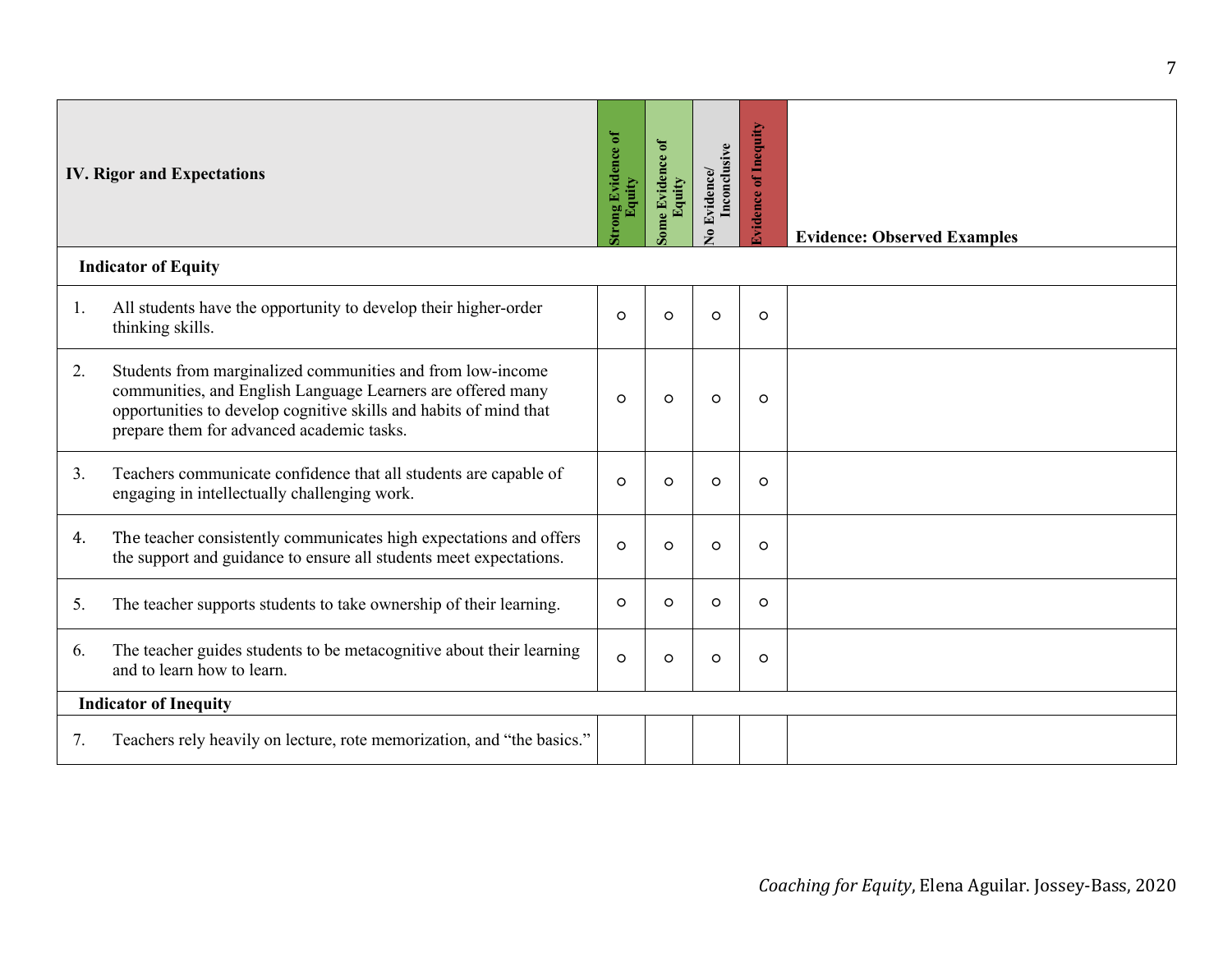|    |                                                                                                                                                                                                                                                                                            |                             |                           |                                        |                                | 8                                  |
|----|--------------------------------------------------------------------------------------------------------------------------------------------------------------------------------------------------------------------------------------------------------------------------------------------|-----------------------------|---------------------------|----------------------------------------|--------------------------------|------------------------------------|
|    | <b>V. Access and Participation</b>                                                                                                                                                                                                                                                         | trong Evidence of<br>equity | ome Evidence of<br>equity | Inconclusive<br>Evidence/<br>$\bullet$ | of Inequity<br><b>Evidence</b> | <b>Evidence: Observed Examples</b> |
|    | <b>Indicator of Equity</b>                                                                                                                                                                                                                                                                 |                             |                           |                                        |                                |                                    |
| 1. | There is evidence that every child is engaged with their learning, and<br>is participating, at all times.                                                                                                                                                                                  | $\Omega$                    | $\circ$                   | $\circ$                                | $\circ$                        |                                    |
| 2. | Children from marginalized communities—including English<br>Language Learners, girls, and gender non-conforming children-<br>participate in whole-class discussions and in small-group discussions<br>comparable to their male, cis-gendered, and native English-speaking<br>counterparts. | $\circ$                     | $\circ$                   | $\circ$                                | $\circ$                        |                                    |
| 3. | In whole-class discussions, the teacher calls on students equitably,<br>using strategies to vary participation.                                                                                                                                                                            | $\Omega$                    | $\circ$                   | $\circ$                                | $\circ$                        |                                    |
| 4. | The teacher consistently uses wait time.                                                                                                                                                                                                                                                   | $\circ$                     | $\circ$                   | $\circ$                                | $\circ$                        |                                    |
| 5. | The teacher makes time and space to honor student questions.                                                                                                                                                                                                                               | $\circ$                     | $\circ$                   | $\circ$                                | $\circ$                        |                                    |
| 6. | When a student makes a mistake, the teacher responds in a clear and<br>affirming way.                                                                                                                                                                                                      | $\Omega$                    | $\Omega$                  | $\circ$                                | $\circ$                        |                                    |
| 7. | In general, the teacher talks less than students talk.                                                                                                                                                                                                                                     | $\Omega$                    | $\Omega$                  | $\Omega$                               | $\circ$                        |                                    |
| 8. | The teacher considers the needs of her students' families when making<br>decisions about requesting they buy and bring their own supplies to<br>school for projects, holiday gift exchanges, or any other occasion.                                                                        | $\circ$                     | $\circ$                   | $\circ$                                | $\circ$                        |                                    |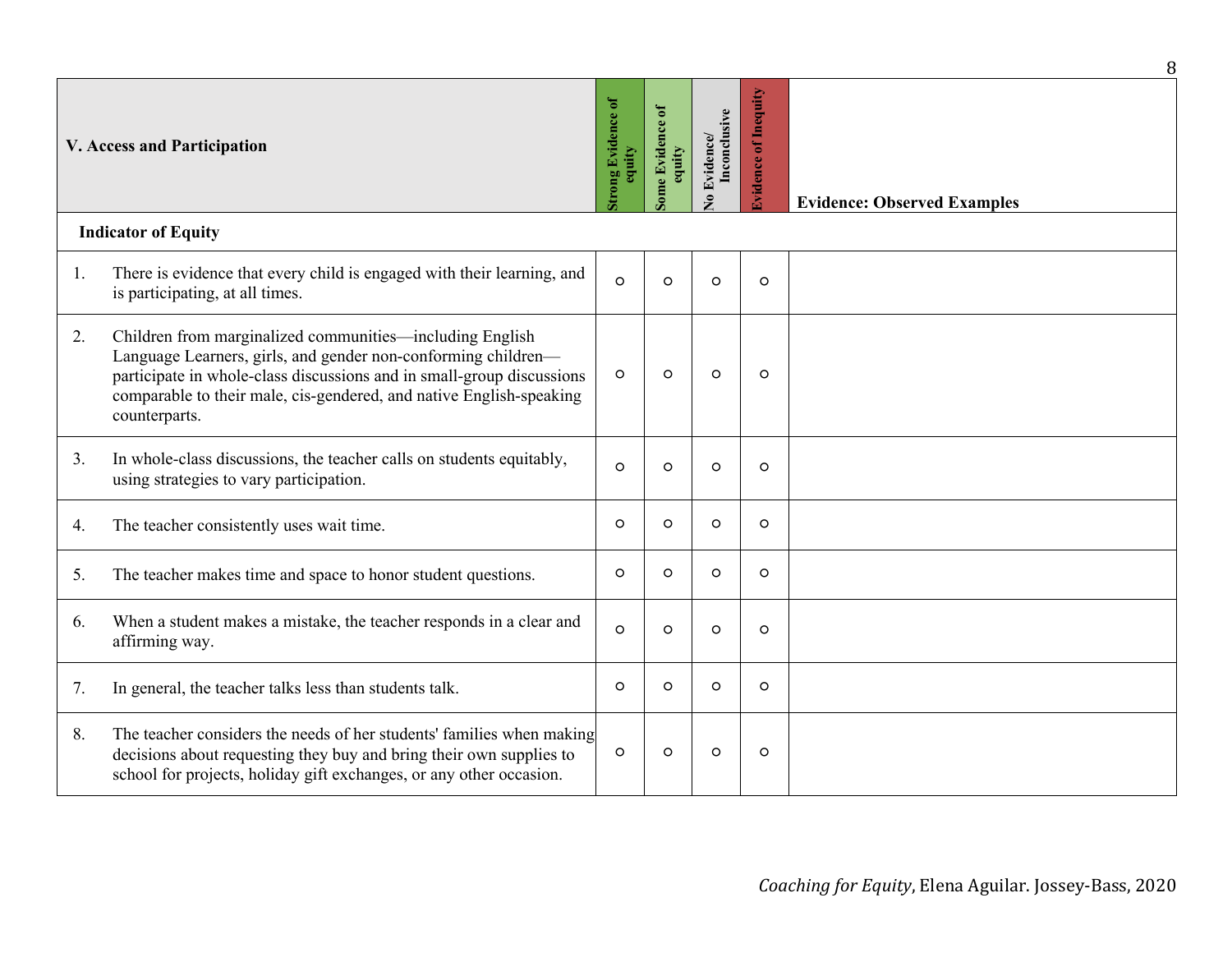| 9.  | If the curriculum is not inclusive of neuro-divergent thinkers, the<br>teacher modifies instruction to meet their needs. | $\circ$ |  |  | O |  |  |  |
|-----|--------------------------------------------------------------------------------------------------------------------------|---------|--|--|---|--|--|--|
| 10. | The teacher employs trauma-informed practices when necessary<br>and/or brings in people who can.                         | $\circ$ |  |  |   |  |  |  |
|     | <b>Indicator of Inequity</b>                                                                                             |         |  |  |   |  |  |  |
|     | The teacher shames students publicly and/or privately.                                                                   |         |  |  |   |  |  |  |

|    | <b>VI. Student Performance</b>                                                                                                 | ong Evidence of<br>quity | <b>Evidence of</b><br>quity<br>ome | Inconclusive<br>vidence/<br>ş | Inequity<br>$\mathbf{f}$<br><b>Ividence</b> | <b>Evidence: Observed Examples</b> |  |
|----|--------------------------------------------------------------------------------------------------------------------------------|--------------------------|------------------------------------|-------------------------------|---------------------------------------------|------------------------------------|--|
|    | <b>Indicator of Equity</b>                                                                                                     |                          |                                    |                               |                                             |                                    |  |
| 1. | Different ways of knowing and expressing knowledge are valued and<br>rewarded. Success is defined and measured in many ways.   | $\circ$                  | $\circ$                            | $\circ$                       | $\circ$                                     |                                    |  |
| 2. | Every student is successful in class.                                                                                          | $\circ$                  | $\circ$                            | $\circ$                       | $\circ$                                     |                                    |  |
| 3. | Students are recognized for being positive contributors of a<br>community.                                                     | $\circ$                  | $\circ$                            | $\circ$                       | $\circ$                                     |                                    |  |
|    | <b>Indicator of Inequity</b>                                                                                                   |                          |                                    |                               |                                             |                                    |  |
| 4. | Testing data is prioritized and emphasized; success in tests is<br>messaged as the ultimate goal and is valued above all else. |                          |                                    |                               |                                             |                                    |  |

9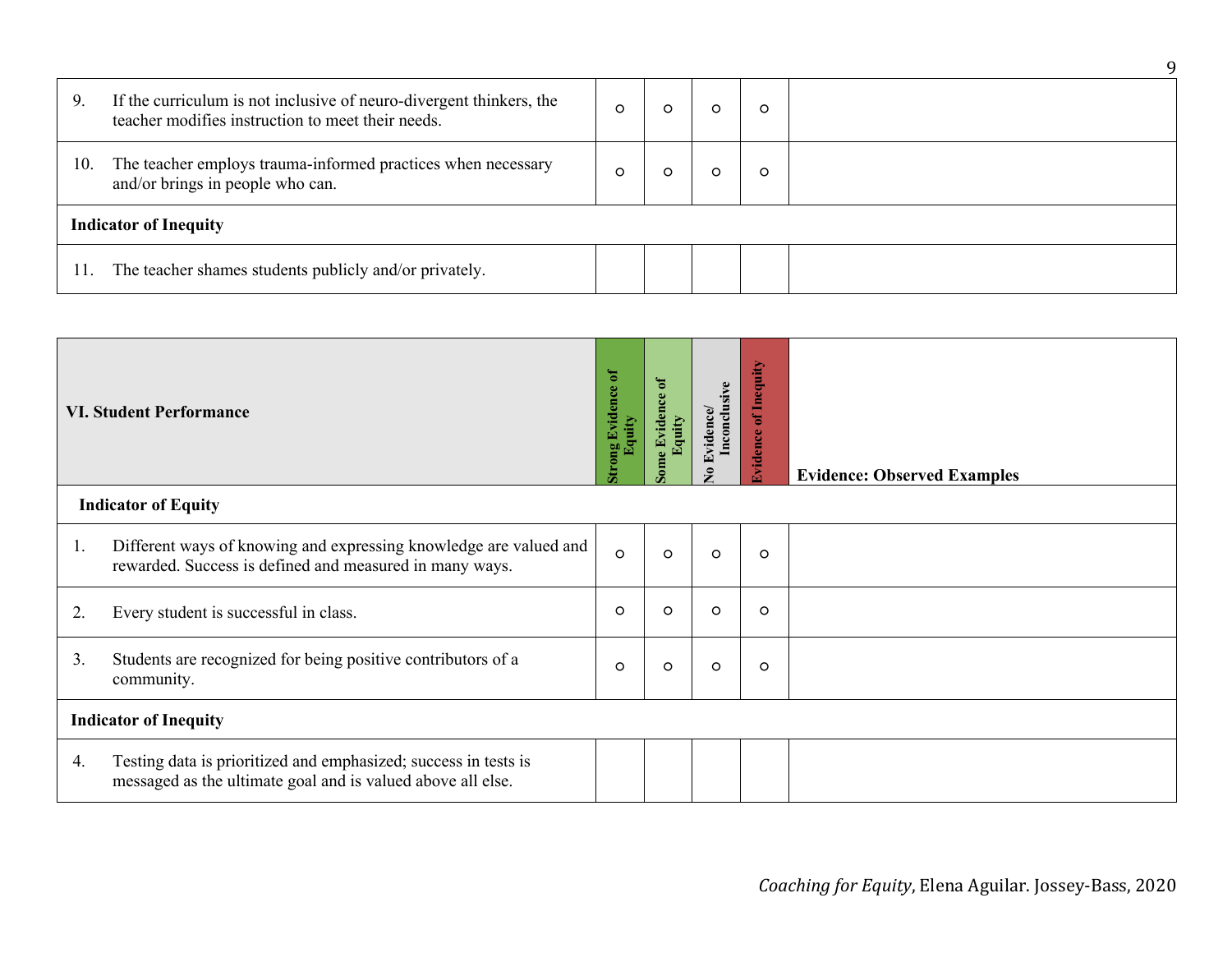| Performance data is publicly displayed and shared (even when student<br>names have been removed) for the purpose of shaming or "creating<br>urgency."                                |  |  |  |
|--------------------------------------------------------------------------------------------------------------------------------------------------------------------------------------|--|--|--|
| There are notable discrepancies that run along lines of race/ethnicity<br>and gender in performance data (e.g., English Language Learners<br>perform poorly on writing assessments). |  |  |  |

|    | <b>VII. Curriculum and Instruction</b>                                                                                                                                                      | trong Evidence of | $\mathbf{d}$<br>Evidence<br>ome | Inconclusive<br>Evidence<br>$\bullet$ | Inequity<br>៩<br>$\ddot{\Phi}$<br><b>Evidenc</b> | <b>Evidence: Observed Examples</b> |
|----|---------------------------------------------------------------------------------------------------------------------------------------------------------------------------------------------|-------------------|---------------------------------|---------------------------------------|--------------------------------------------------|------------------------------------|
|    | <b>Indicator of Equity</b>                                                                                                                                                                  |                   |                                 |                                       |                                                  |                                    |
| 1. | The teacher is a facilitator of learning, guiding students toward<br>discovery, providing content expertise at times, and creating structures<br>that facilitate student-directed learning. | $\circ$           | $\circ$                         | $\circ$                               | $\circ$                                          |                                    |
| 2. | Students' knowledge, experience, wisdom, and background are valued<br>and seen as resources for learning.                                                                                   | $\circ$           | O                               | $\circ$                               | $\circ$                                          |                                    |
| 3. | Students' knowledge, experience, wisdom, and background are<br>accessed, centralized, and incorporated authentically into learning.                                                         | $\circ$           | $\circ$                         | $\circ$                               | $\circ$                                          |                                    |
| 4. | Teachers use students' real-life experiences to help students connect<br>with and make meaning of in-school learning.                                                                       | $\circ$           | $\circ$                         | $\circ$                               | $\circ$                                          |                                    |
| 5. | Teachers offer students authentic opportunities to process content in a<br>variety of ways.                                                                                                 | $\circ$           | $\circ$                         | $\circ$                               | $\circ$                                          |                                    |

10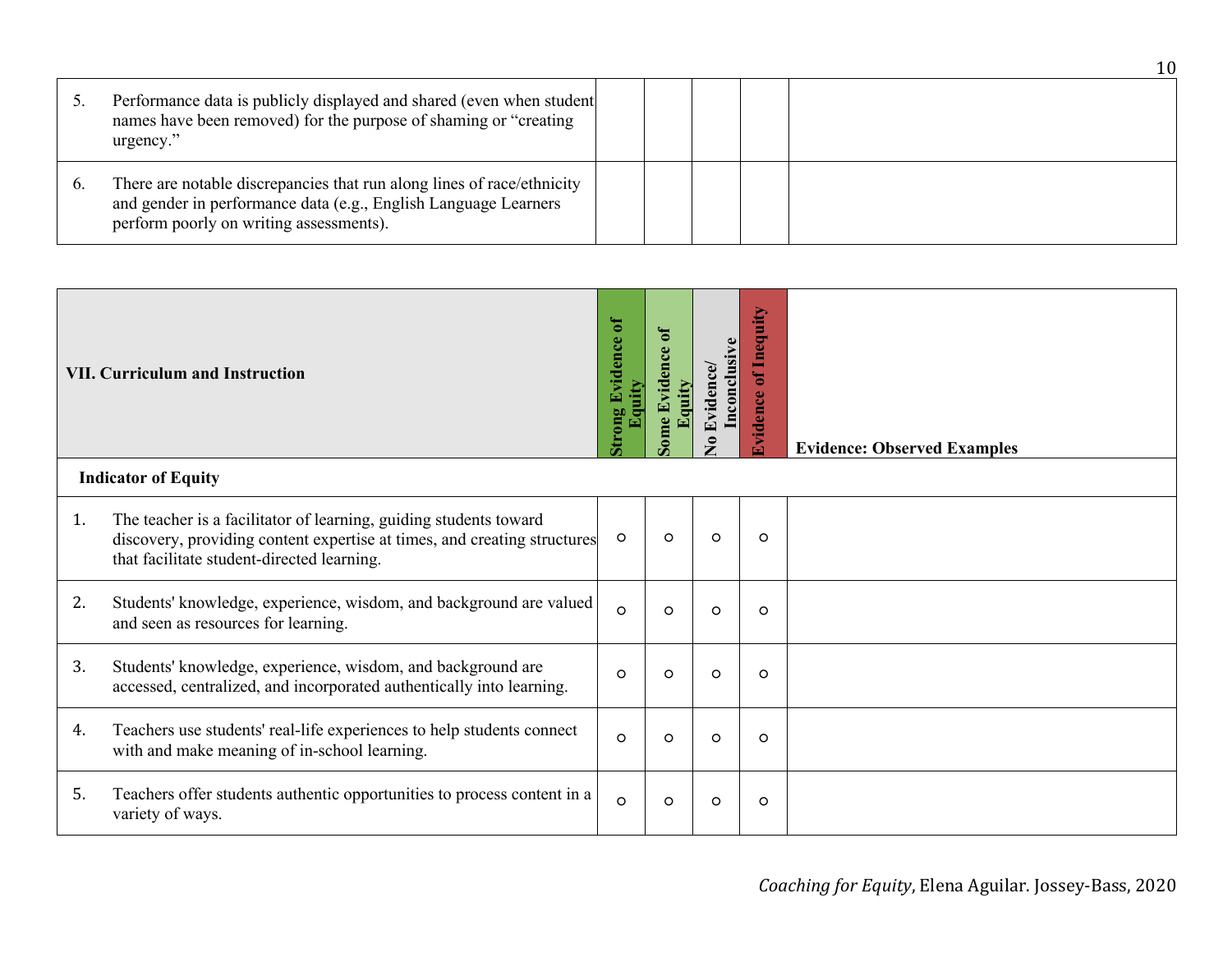|     |                                                                                                                                                                                                                              |          |          |          |          | 11 |
|-----|------------------------------------------------------------------------------------------------------------------------------------------------------------------------------------------------------------------------------|----------|----------|----------|----------|----|
| 6.  | Students can process new content using methods from oral traditions.                                                                                                                                                         | $\circ$  | $\Omega$ | $\Omega$ | $\Omega$ |    |
| 7.  | The curriculum—or at the very least, instruction—emphasizes higher-<br>order thinking skills, an inquiry approach, and student ownership over<br>learning.                                                                   | $\circ$  | $\circ$  | $\circ$  | $\circ$  |    |
| 8.  | The experiences and stories of historically marginalized groups are<br>integrated into and centralized in the curriculum. They are not<br>relegated to a unit or month.                                                      | $\circ$  | $\circ$  | $\circ$  | $\circ$  |    |
| 9.  | The experiences of historically underserved groups are not reduced<br>and limited to their experiences of suffering. People of color do not<br>appear in literature simply to talk about their experiences of<br>oppression. | $\circ$  | $\circ$  | $\circ$  | $\circ$  |    |
| 10. | Whenever possible, the teacher includes literature by authors whose<br>racial and cultural background reflects that of their students.                                                                                       | $\Omega$ | $\Omega$ | $\Omega$ | $\Omega$ |    |
| 11. | The voices and experiences of people who have been historically<br>marginalized are prioritized—even if members of those groups are not<br>among the student population.                                                     | $\circ$  | $\Omega$ | $\Omega$ | $\Omega$ |    |
| 12. | The teacher connects new content to culturally relevant examples and<br>metaphors from students' communities and everyday lives.                                                                                             | $\circ$  | $\circ$  | $\circ$  | O        |    |
| 13. | The teacher encourages multiple perspectives (from multiple ways to<br>solve a math problem, to multiple interpretations of a poem, to<br>multiple perspectives on current and historical events).                           | $\circ$  | $\circ$  | $\circ$  | $\circ$  |    |
|     | <b>Indicator of Inequity</b>                                                                                                                                                                                                 |          |          |          |          |    |
| 14. | Students are seen as vessels to fill with information.                                                                                                                                                                       |          |          |          |          |    |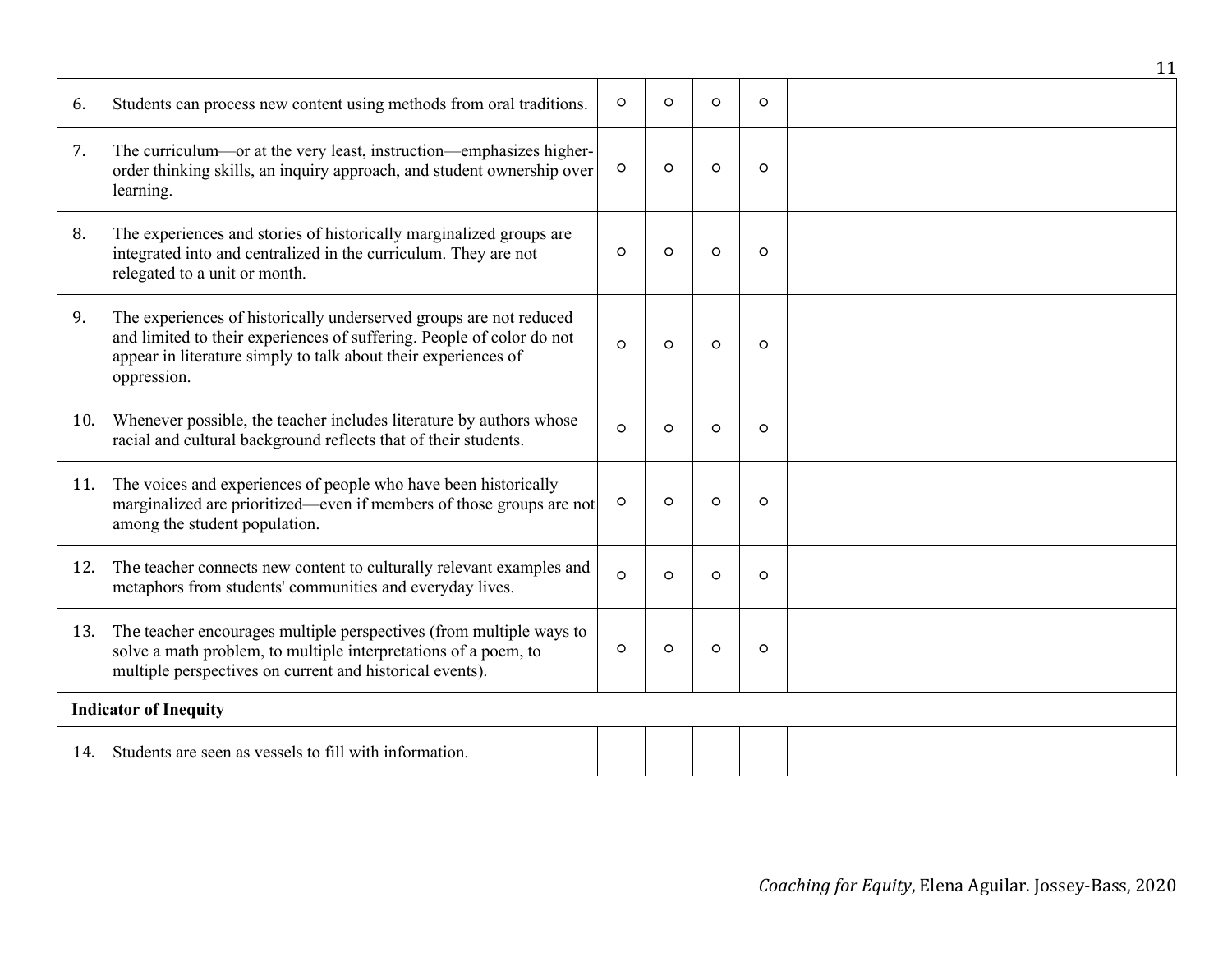|    | <b>VIII. Family and Community Partnership</b>                                                                                                                                                                                                                            | trong Evidence of<br>Equity | ome Evidence of<br>Equity | Inconclusive<br>Evidence/<br>$\bullet$ | <b>Ividence of Inequity</b> | <b>Evidence: Observed Examples</b> |
|----|--------------------------------------------------------------------------------------------------------------------------------------------------------------------------------------------------------------------------------------------------------------------------|-----------------------------|---------------------------|----------------------------------------|-----------------------------|------------------------------------|
|    | <b>Indicator of Equity</b>                                                                                                                                                                                                                                               |                             |                           |                                        |                             |                                    |
| 1. | Parents and families are viewed as partners in the education of<br>students.                                                                                                                                                                                             | $\circ$                     | $\circ$                   | $\circ$                                | $\circ$                     |                                    |
| 2. | Parents' and families' knowledge and wisdom of their children and<br>community are tapped into.                                                                                                                                                                          | $\circ$                     | $\circ$                   | $\circ$                                | $\circ$                     |                                    |
| 3. | There is dialogue with parents about the issues that are important to<br>them, and these issues are included in classroom curriculum and<br>activities.                                                                                                                  | $\circ$                     | $\circ$                   | $\circ$                                | $\circ$                     |                                    |
| 4. | Parents are warmly invited into the classroom, their input is<br>welcomed, and they are listened to.                                                                                                                                                                     | $\circ$                     | $\circ$                   | $\circ$                                | $\circ$                     |                                    |
| 5. | The teacher makes every possible effort to communicate with parents<br>across linguistic differences, seeking out interpreters and making<br>efforts to cross language barriers with nonverbal communication.                                                            | $\circ$                     | $\circ$                   | $\circ$                                | $\circ$                     |                                    |
| 6. | The teacher uses a variety of structures to communicate with parents<br>and to get their input, perspective, and feedback.                                                                                                                                               | $\circ$                     | $\Omega$                  | $\circ$                                | $\circ$                     |                                    |
| 7. | There are no patterns of disparity between which groups of parents<br>the teacher contacts with concerns (e.g., parents of African American<br>males are not contacted more often than other groups). There are also<br>no differences in the quality of those contacts. | $\circ$                     | $\Omega$                  | $\circ$                                | $\circ$                     |                                    |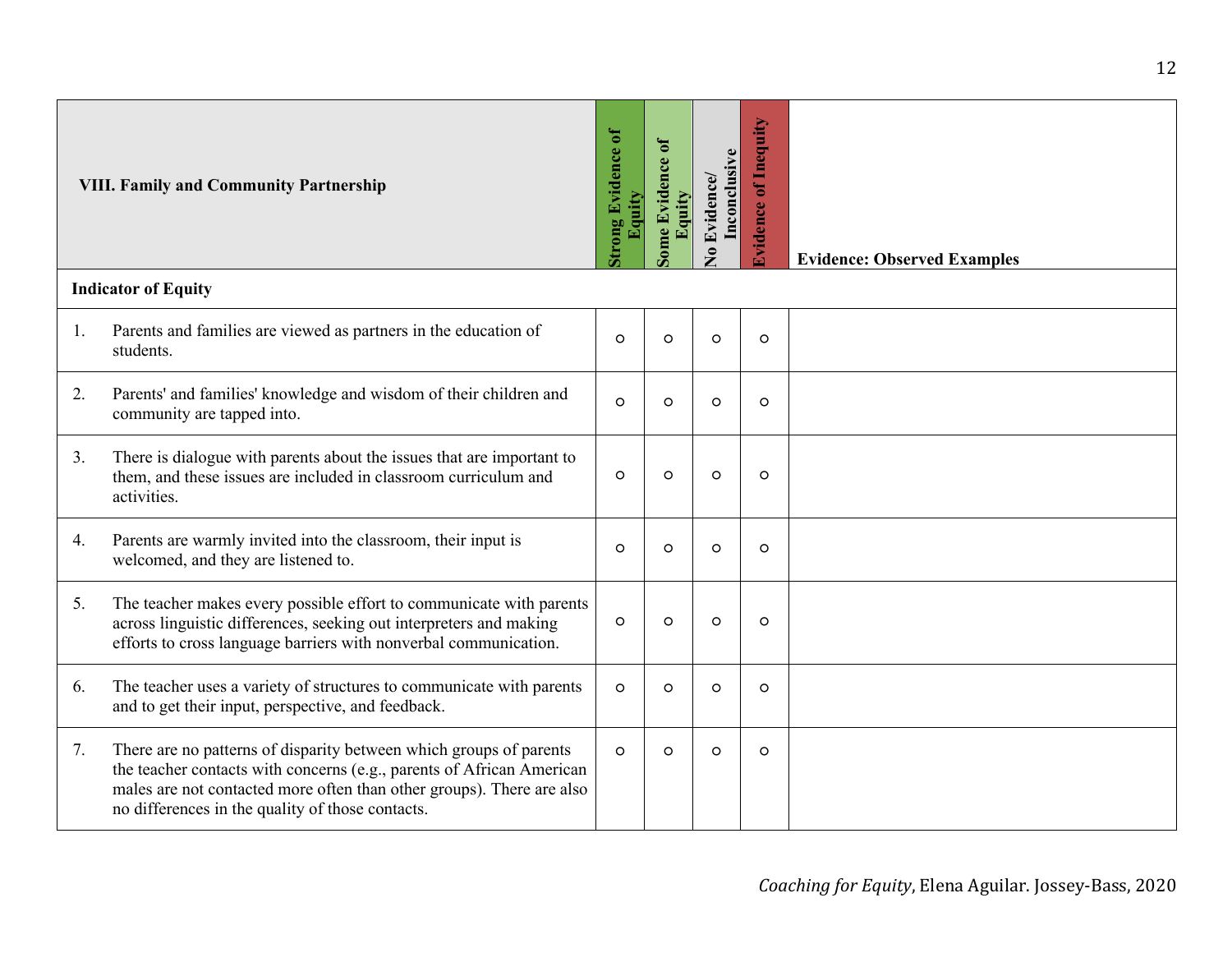|    |                                                                                                                                                                                                                                                             |                           |                           |                                              |                        | 13                                 |
|----|-------------------------------------------------------------------------------------------------------------------------------------------------------------------------------------------------------------------------------------------------------------|---------------------------|---------------------------|----------------------------------------------|------------------------|------------------------------------|
|    | <b>IX. School Culture</b>                                                                                                                                                                                                                                   | ong Evidence of<br>Equity | ome Evidence of<br>Equity | Inconclusive<br><b>Evidence</b><br>$\bullet$ | of Inequity<br>vidence | <b>Evidence: Observed Examples</b> |
|    | <b>Indicator of Equity</b>                                                                                                                                                                                                                                  |                           |                           |                                              |                        |                                    |
| 1. | Every staff member contributes to building a culture that emphasizes<br>trust, connection, and support.                                                                                                                                                     | $\circ$                   | $\circ$                   | $\circ$                                      | $\circ$                |                                    |
| 2. | Every staff member communicates warmth, care, and high<br>expectations.                                                                                                                                                                                     | $\circ$                   | $\circ$                   | $\circ$                                      | $\circ$                |                                    |
| 3. | Teachers and administrators speak about children and families with<br>respect, curiosity, and compassion. No one is shamed, ever.                                                                                                                           | $\circ$                   | $\circ$                   | $\circ$                                      | $\circ$                |                                    |
| 4. | Teachers and administrators acknowledge each other's as well as<br>students' and families' unique cultural perspectives and assets.                                                                                                                         | $\circ$                   | $\circ$                   | $\circ$                                      | $\circ$                |                                    |
| 5. | Teachers and administrators listen with curiosity to each other, to<br>families, and to students.                                                                                                                                                           | $\circ$                   | $\Omega$                  | $\circ$                                      | $\circ$                |                                    |
| 6. | Teachers, coaches, and administrators seek to understand family and<br>student experiences and perspectives.                                                                                                                                                | $\circ$                   | $\Omega$                  | $\circ$                                      | $\circ$                |                                    |
| 7. | The school has a shared positive culture that is inclusive and<br>intentionally cultivated. Every adult, child, and family member who<br>are part of the school have regular opportunities to reflect on shared<br>values and to offer the school feedback. | $\Omega$                  | $\Omega$                  | $\circ$                                      | $\circ$                |                                    |
| 8. | The school's approach to culture-building is inclusive of multiple<br>viewpoints.                                                                                                                                                                           | $\circ$                   | $\circ$                   | $\circ$                                      | $\circ$                |                                    |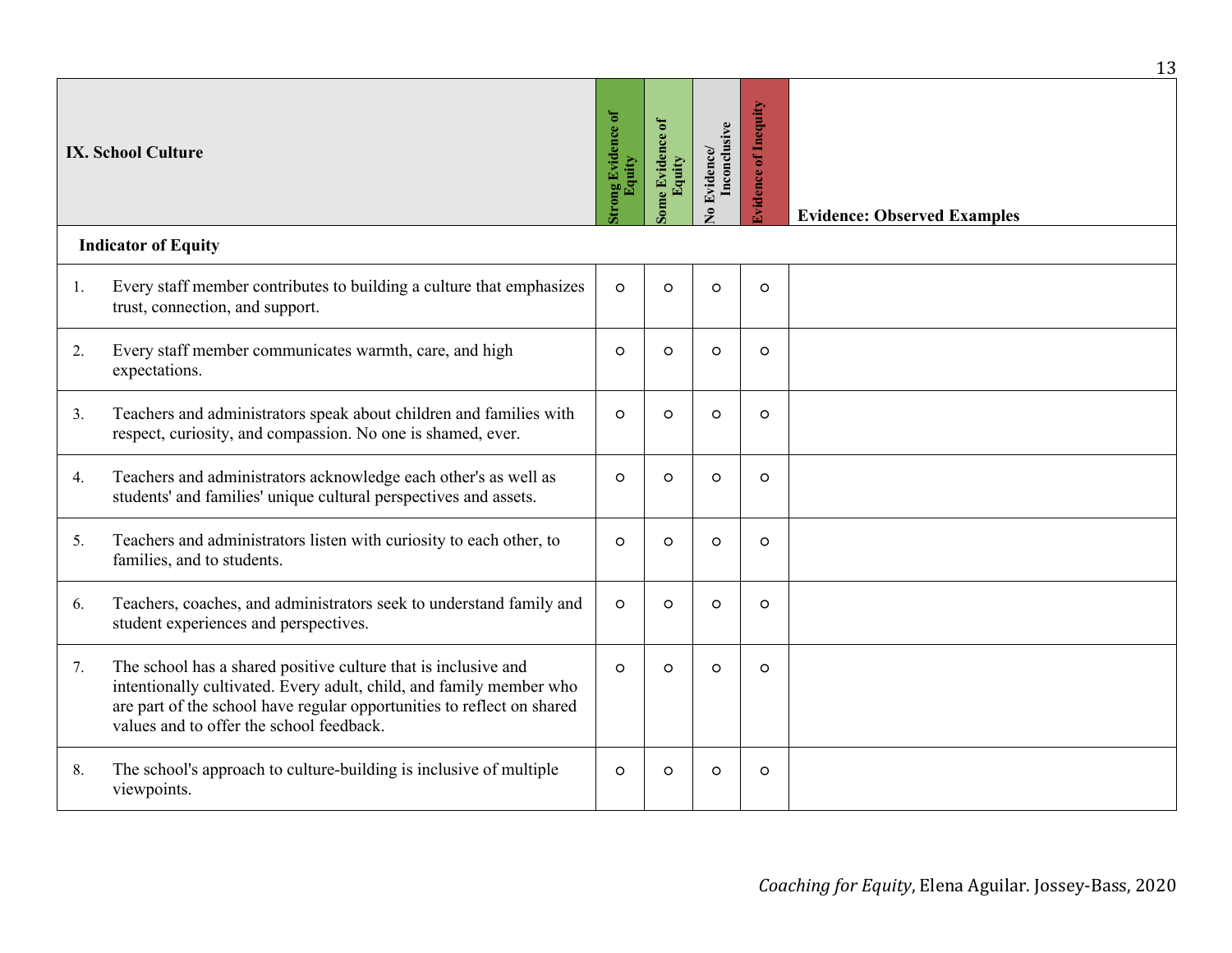|     |                                                                                                                                                      |         |          |         |         | 14 |
|-----|------------------------------------------------------------------------------------------------------------------------------------------------------|---------|----------|---------|---------|----|
| 9.  | The school's approach to discipline builds understanding, empathy,<br>and self-awareness.                                                            | $\circ$ | $\circ$  | $\circ$ | $\circ$ |    |
| 10. | When consequences are issued, they emphasize repairing harm,<br>rebuilding relationships, and strengthening community.                               | $\circ$ | $\Omega$ | $\circ$ | $\circ$ |    |
| 11. | Teachers, coaches, and administrators employ multiple channels to<br>seek out parent perspectives and input and do so consistently and<br>regularly. | $\circ$ | $\circ$  | $\circ$ | $\circ$ |    |
| 12. | Teachers, coaches, and administrators recognize the contributions of<br>all children and have ways to publicly acknowledge those<br>contributions.   | $\circ$ | $\circ$  | $\circ$ | $\circ$ |    |
| 13. | Teachers, coaches, and administrators intentionally build trusting,<br>mutually respectful, and caring relationships with students and<br>families.  | $\circ$ | $\circ$  | $\circ$ | $\circ$ |    |

|    | <b>X. Institutional and Organizational</b>                                                    | F<br>ridence | $\mathfrak{b}$<br>8 | Inconclusive<br>Evid<br>是 | dir<br>Ф<br>특<br>$\leftarrow$<br>$\bullet$<br>ပ္ပ<br>$\overline{\mathbf{5}}$<br>Evid | <b>Evidence: Observed Examples</b> |  |  |
|----|-----------------------------------------------------------------------------------------------|--------------|---------------------|---------------------------|--------------------------------------------------------------------------------------|------------------------------------|--|--|
|    | <b>Indicator of Equity</b>                                                                    |              |                     |                           |                                                                                      |                                    |  |  |
| T. | Teachers and leaders reflect the racial and ethnic/cultural composition<br>of their students. | $\circ$      | $\circ$             | $\circ$                   | $\circ$                                                                              |                                    |  |  |
| 2. | The school's mission and vision explicitly include a commitment to<br>equity.                 | $\circ$      | $\circ$             | $\circ$                   | $\circ$                                                                              |                                    |  |  |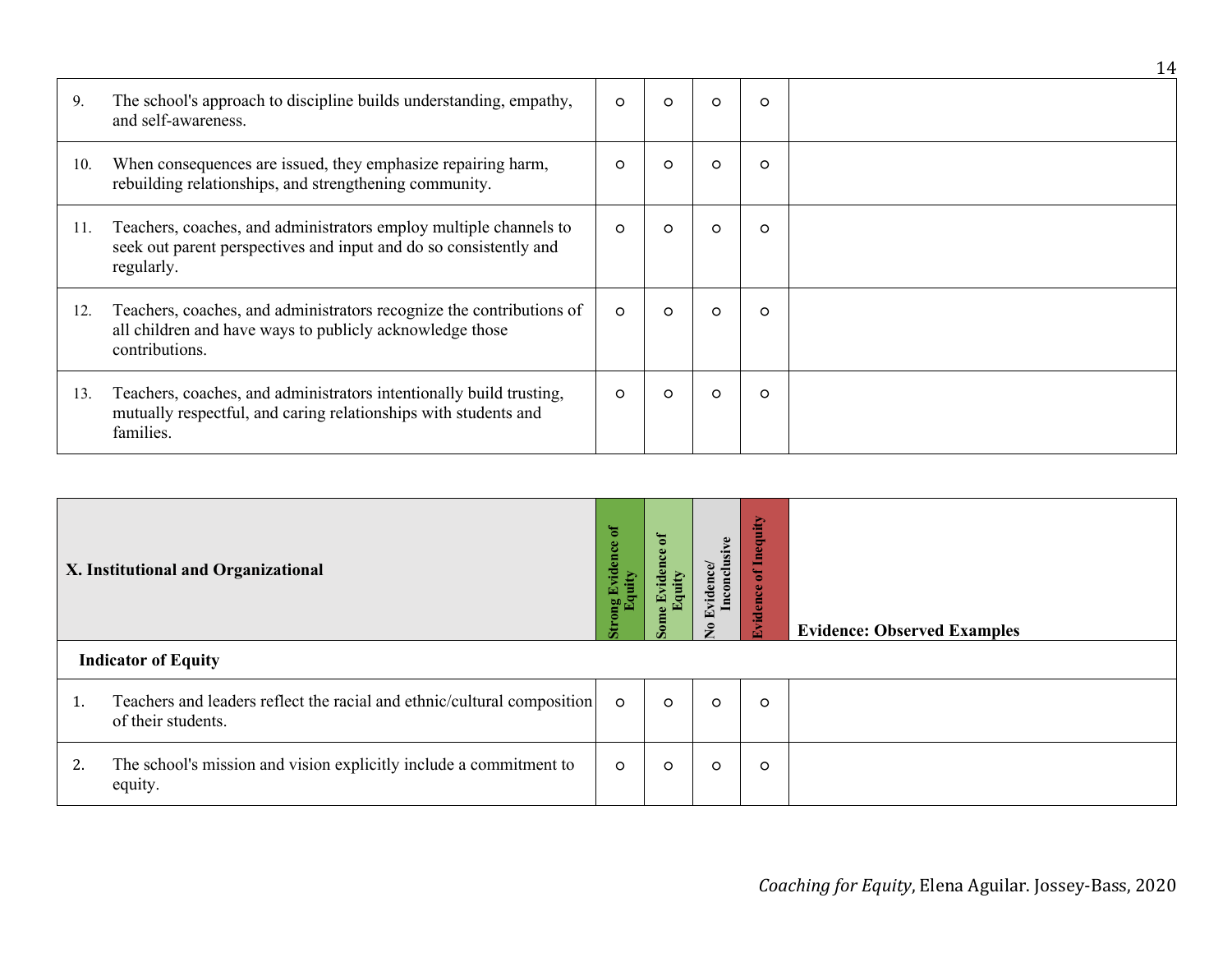|     |                                                                                                                                                                                                                                                                                                                                                                                                             |          |         |         |         | 15 |
|-----|-------------------------------------------------------------------------------------------------------------------------------------------------------------------------------------------------------------------------------------------------------------------------------------------------------------------------------------------------------------------------------------------------------------|----------|---------|---------|---------|----|
| 3.  | Strategic plans, goals, and initiatives reflect a prioritized commitment<br>to equity. Equity is not approached as an add-on initiative, but is<br>integrated into every facet of teaching, learning, and leading.                                                                                                                                                                                          | $\circ$  | $\circ$ | $\circ$ | $\circ$ |    |
| 4.  | Financial resources are allocated for the school's equity plans, goals,<br>and initiatives. A school's budget reflects the prioritization of this<br>commitment.                                                                                                                                                                                                                                            | $\circ$  | $\circ$ | $\circ$ | $\circ$ |    |
| 5.  | Teachers, coaches, and administrators disaggregate data according to<br>race, ethnicity, home language, gender, and ability in order to see<br>evidence of disproportionality and to determine where to allocate<br>energy and resources.                                                                                                                                                                   | $\circ$  | $\circ$ | $\circ$ | $\circ$ |    |
| 6.  | Performance data, graduation data, number of students in Advanced<br>Placement (AP) classes, and so on do not reflect the status quo; that<br>data indicates an interruption of inequitable patterns.                                                                                                                                                                                                       | $\circ$  | $\circ$ | $\circ$ | $\circ$ |    |
| 7.  | The school ensures that students are aware of prerequisite courses for<br>college and that these courses are available to all students.                                                                                                                                                                                                                                                                     | $\circ$  | $\circ$ | $\circ$ | $\circ$ |    |
| 8.  | The school does not have homogenous grouping (tracking) or the<br>school is actively de-tracking.                                                                                                                                                                                                                                                                                                           | $\circ$  | $\circ$ | $\circ$ | $\circ$ |    |
| 9.  | Small groups, tutors, mentors, instructional assistants, and counselors<br>support students individually and in small groups.                                                                                                                                                                                                                                                                               | $\circ$  | $\circ$ | $\circ$ | $\circ$ |    |
| 10. | The school has a comprehensive and inclusive hiring process<br>conducive to hiring teachers who are highly trained and experienced,<br>who have deep pedagogical content knowledge, who are<br>knowledgeable about systemic oppression, who have reflected on<br>their own unconscious bias and their identity in relation to power and<br>privilege, and who have shown commitment to equitable practices. | $\circ$  | $\circ$ | $\circ$ | $\circ$ |    |
| 11. | The school invests in high-quality, ongoing professional development<br>(PD), including coaching, so teachers have the deep pedagogical<br>content knowledge and cultural competence to support student                                                                                                                                                                                                     | $\Omega$ | $\circ$ | $\circ$ | $\circ$ |    |